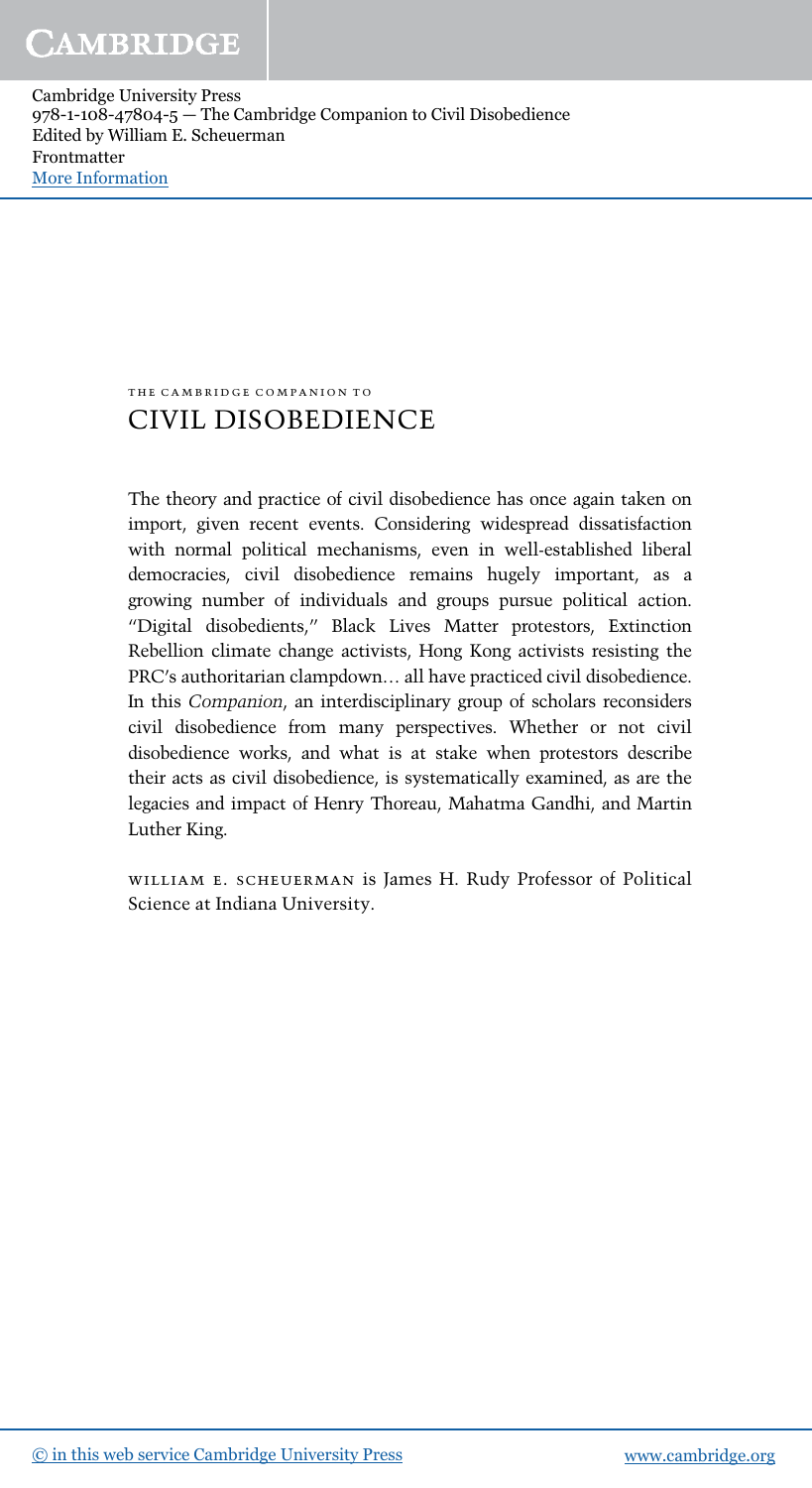### other volumes in the series of cambridge companions

*ABELARD Edited by* jeffrey e. brower *and* kevin guilfoy *ADORNO Edited by* thomas huhn *ANCIENT ETHICS Edited by* christopher bobonich *ANCIENT GREEK AND ROMAN SCIENCE Edited by* liba taub *ANCIENT SCEPTICISM Edited by* richard bett *ANSELM Edited by* brian davies *and* brian leftow *AQUINAS Edited by* norman kretzmann *and* eleonore stump *ARABIC PHILOSOPHY Edited by* peter adamson *and* richard c. taylor *HANNAH ARENDT Edited by* dana villa *ARISTOTLE Edited by* jonathan barnes *ARISTOTLE*'*S* '*POLITICS*' *Edited by* marguerite deslauriers *and* PAUL DESTRÉE *ATHEISM Edited by* michael martin *AUGUSTINE* 2nd edition *Edited by* david meconi *and* eleonore stump *BACON Edited by* markku peltonen *BERKELEY Edited by* kenneth p. winkler *BOETHIUS Edited by* john marenbon *BRENTANO Edited by* dale jacquette *CARNAP Edited by* michael friedman *and* richard creath

*Continued at the back of the book*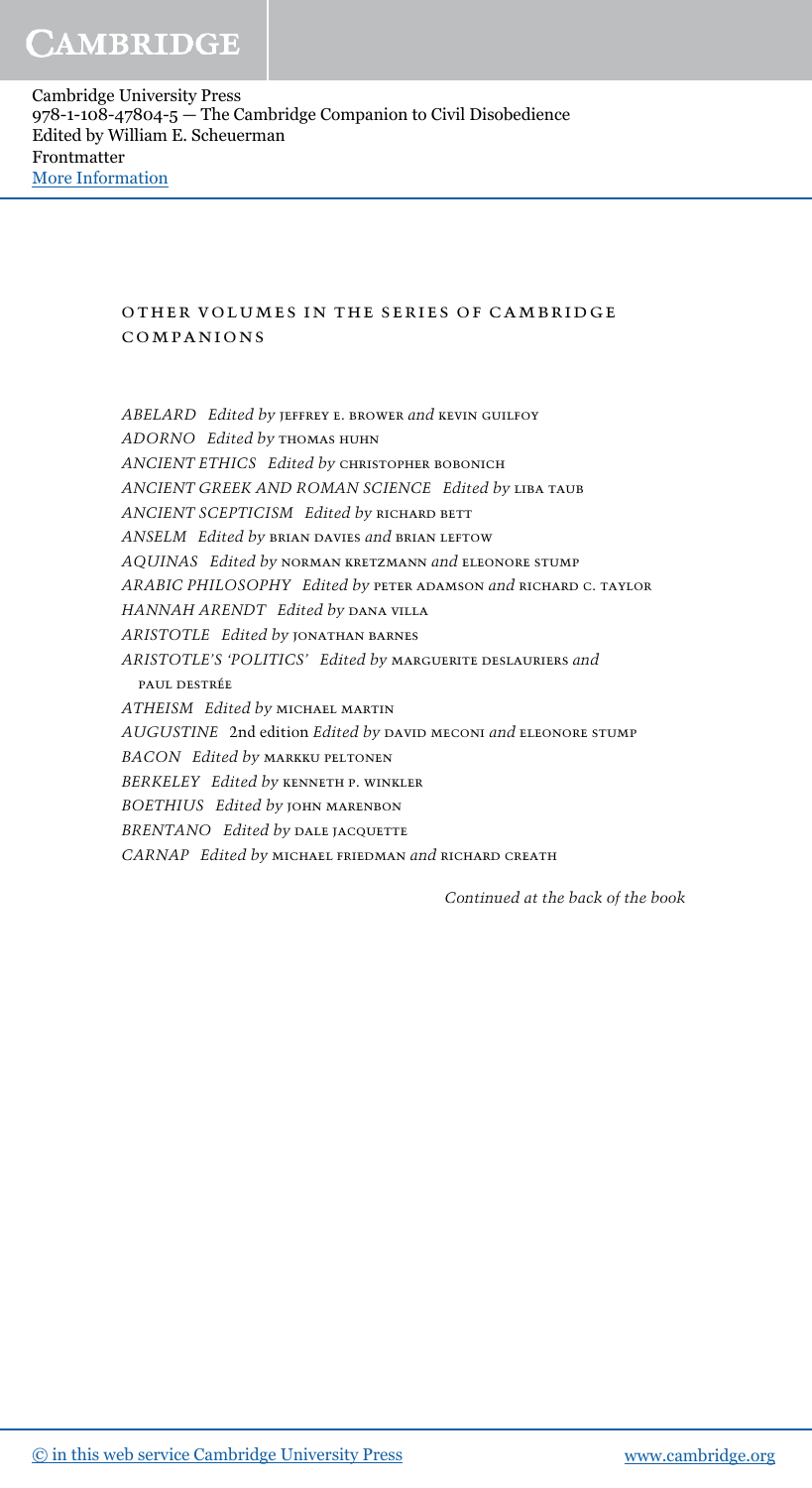# *The Cambridge Companion to* **CIVIL** DISOBEDIENCE

Edited by William E. Scheuerman Indiana University

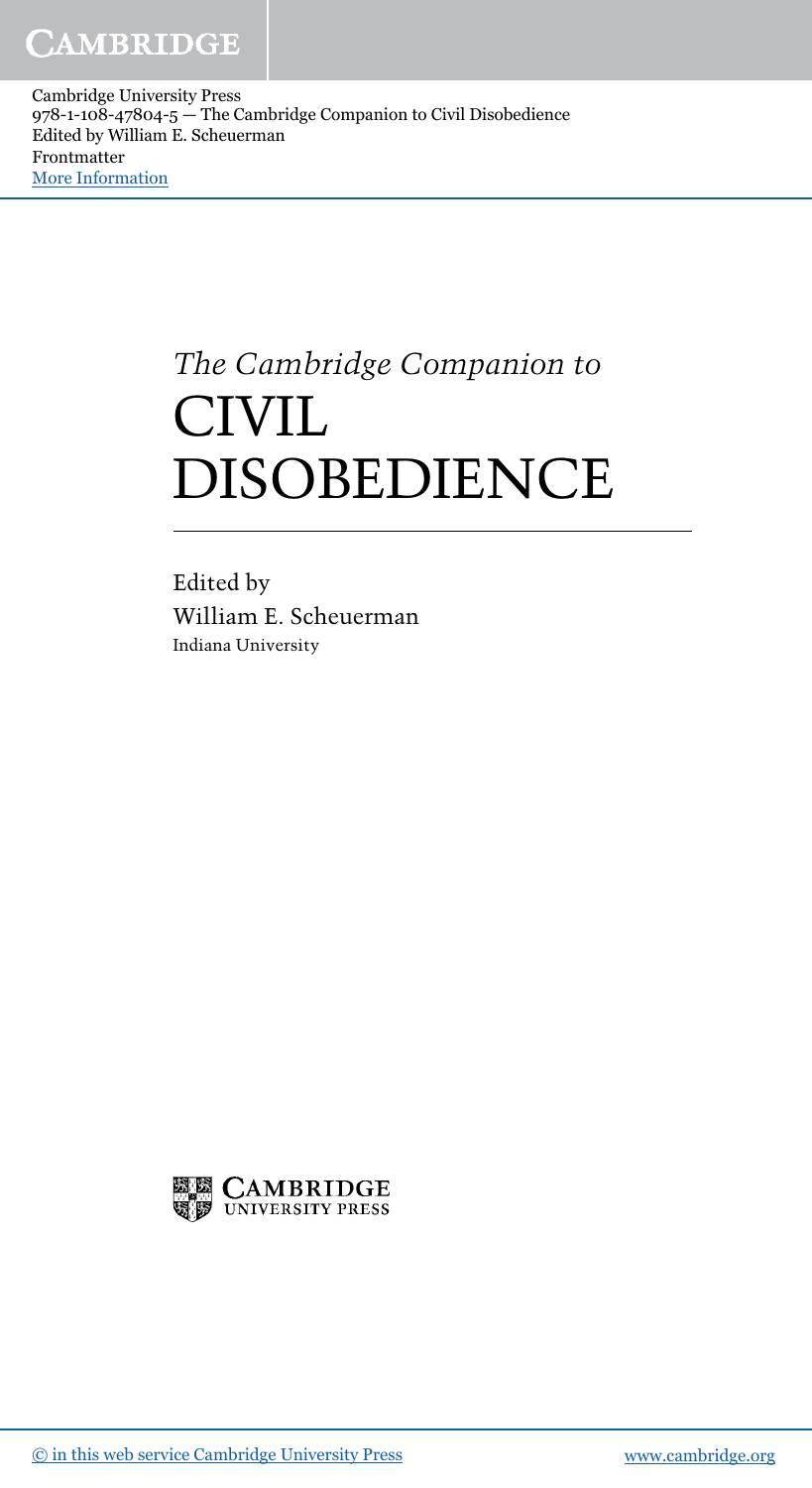#### **CAMBRIDGE UNIVERSITY PRESS**

University Printing House, Cambridge CB2 8BS, United Kingdom

One Liberty Plaza, 20th Floor, New York, NY 10006, USA

477 Williamstown Road, Port Melbourne, VIC 3207, Australia

314–321, 3rd Floor, Plot 3, Splendor Forum, Jasola District Centre, New Delhi – 110025, India

79 Anson Road, #06–04/06, Singapore 079906

Cambridge University Press is part of the University of Cambridge.

It furthers the University's mission by disseminating knowledge in the pursuit of education, learning, and research at the highest international levels of excellence.

www.cambridge.org Information on this title: www.cambridge.org/9781108478045 DOI: 10.1017/9781108775748

© Cambridge University Press 2021

This publication is in copyright. Subject to statutory exception and to the provisions of relevant collective licensing agreements, no reproduction of any part may take place without the written permission of Cambridge University Press.

First published 2021

A catalogue record for this publication is available from the British Library.

ISBN 978-1-108-47804-5 Hardback ISBN 978-1-108-74546-8 Paperback

Cambridge University Press has no responsibility for the persistence or accuracy of URLs for external or third-party internet websites referred to in this publication and does not guarantee that any content on such websites is, or will remain, accurate or appropriate.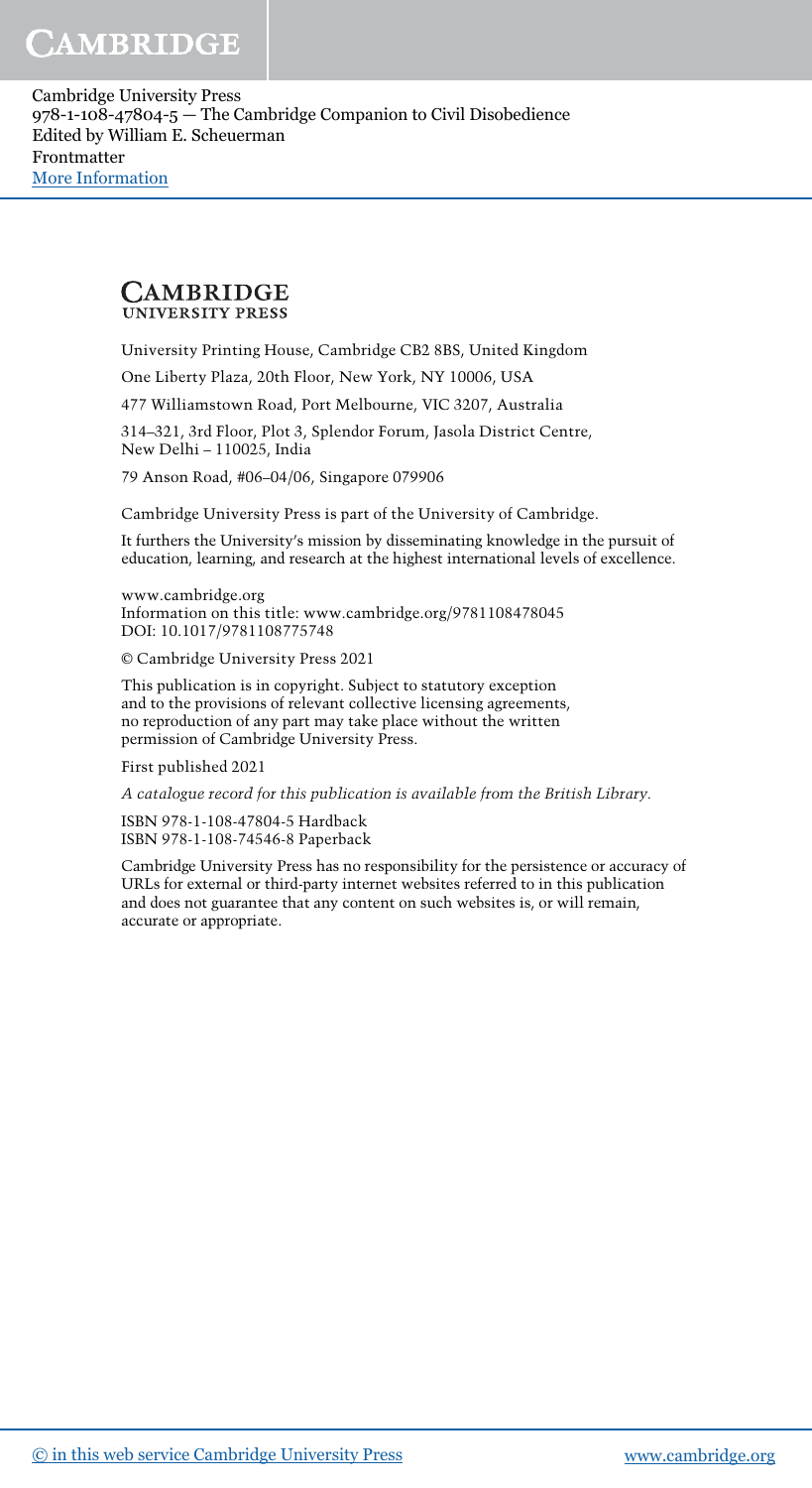### **Contents**

| List of Contributors                                                                    | <i>page</i> vii |
|-----------------------------------------------------------------------------------------|-----------------|
| Introduction Why, Once Again, Civil Disobedience?<br>WILLIAM E. SCHEUERMAN              | 1               |
| PART I PLURAL VOICES, RIVAL FRAMEWORKS                                                  |                 |
| 1 The Domestication of Henry David Thoreau<br>RUSSELL L. HANSON                         | 29              |
| 2 Martin Luther King, Jr. and the Politics of Disobedient<br>Civility<br>ERIN R. PINEDA | 56              |
| 3 Liberalism: John Rawls and Ronald Dworkin<br><b>ALEXANDER KAUFMAN</b>                 | 80              |
| 4 Deliberative Democratic Disobedience<br>WILLIAM SMITH                                 | 105             |
| 5 Radical Democratic Disobedience<br>ROBIN CELIKATES                                    | 128             |
| 6 Realist Disobedience<br><b>ANDREW SABL</b>                                            | 153             |
| 7 Anarchism: Provincializing Civil Disobedience<br>JAMES D. INGRAM                      | 178             |

v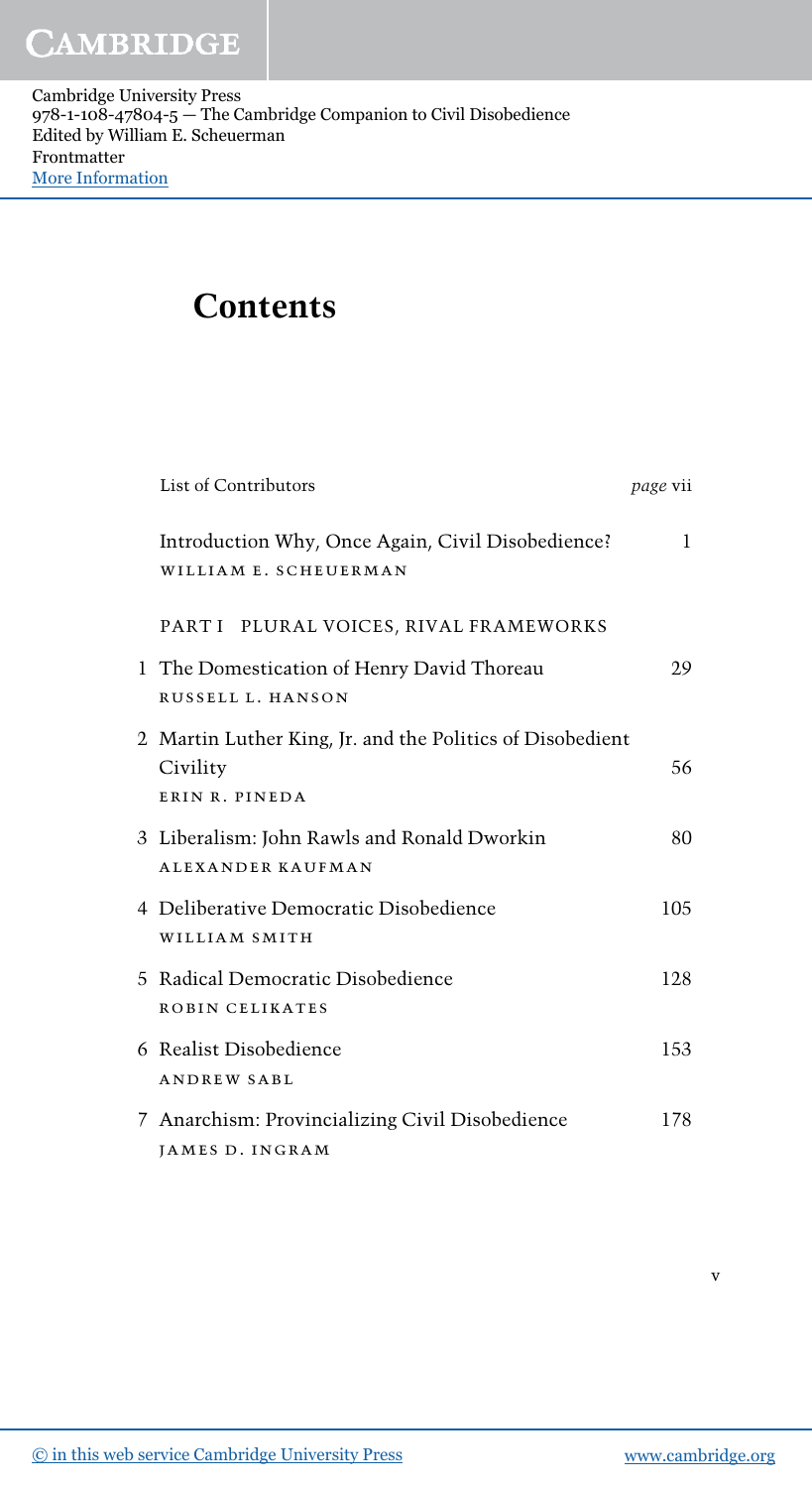| <b>CONTENTS</b><br>V1. |
|------------------------|
|------------------------|

| PART II DIFFERENT ELEMENTS, COMPETING<br><b>INTERPRETATIONS</b>                              |     |
|----------------------------------------------------------------------------------------------|-----|
| 8 (In)Civility<br>CANDICE DELMAS                                                             | 203 |
| 9 The Ethical Dimension of Civil Disobedience<br>MAEVE COOKE                                 | 231 |
| 10 Nonviolence and the Coercive Turn<br>ALEXANDER LIVINGSTON                                 | 254 |
| 11 Punishment and Civil Disobedience<br>CHRISTOPHER BENNETT AND KIMBERLEY<br><b>BROWNLEE</b> | 280 |
| PART III CHANGING CIRCUMSTANCES,<br>POLITICAL CONSEQUENCES                                   |     |
| 12 Global Citizenship, Global Civil Disobedience,<br>and Political Vices<br>LUIS CABRERA     | 313 |
| 13 Civil Disobedience by States?<br>DAVID LEFKOWITZ                                          | 338 |
| 14 Coding Resistance: Digital Strategies of Civil<br>Disobedience<br>THERESA ZÜGER           | 359 |
| 15 Whistleblowing as Civil Disobedience<br>WILLIAM E. SCHEUERMAN                             | 384 |
| 16 Consequences of Civil Disobedience<br>KURT SCHOCK                                         | 407 |
| Index                                                                                        | 429 |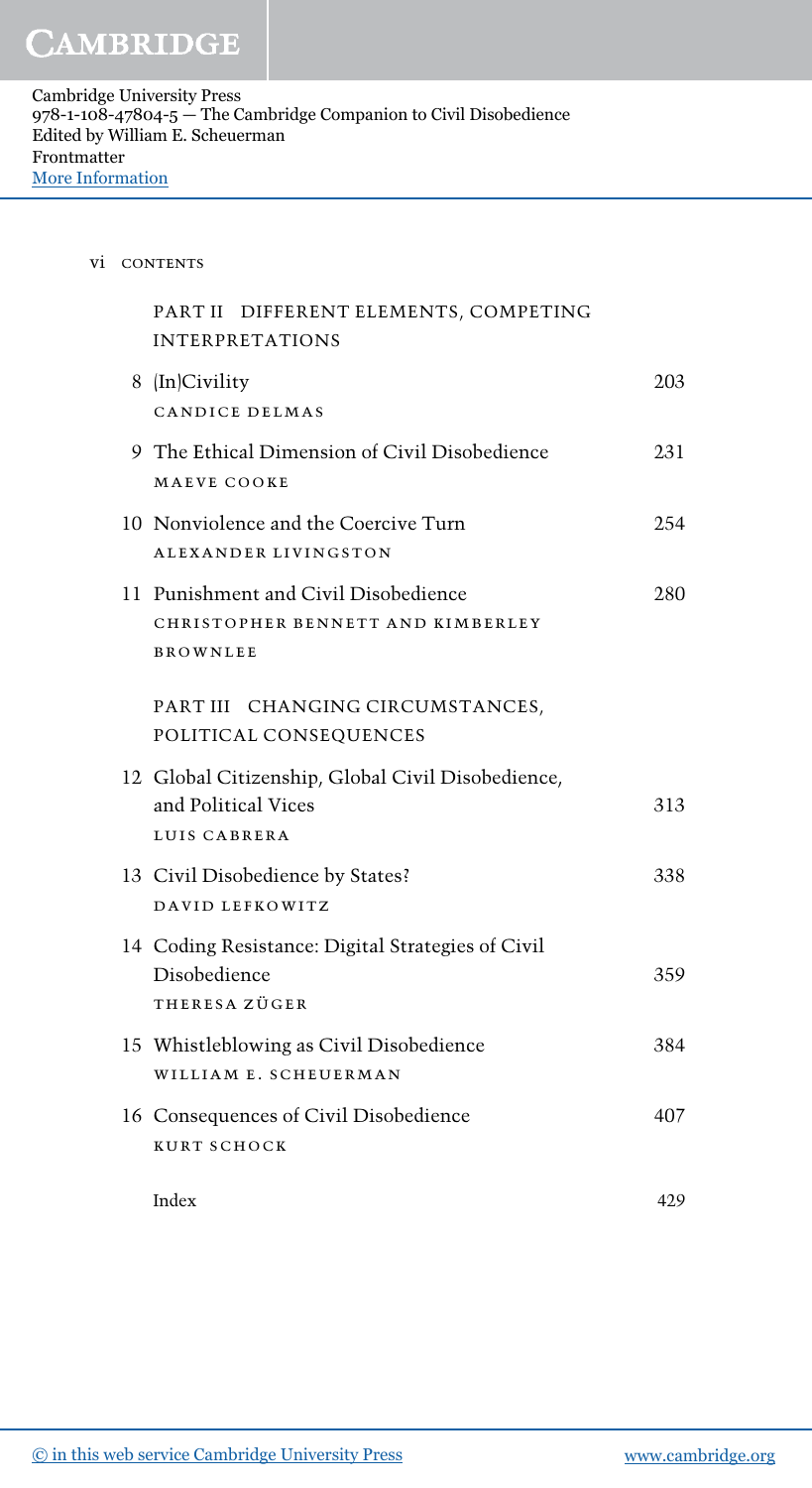### **Contributors**

- Christopher Bennett is Head of the Department of Philosophy at the University of Sheffield. His areas of research include the theory of punishment and its alternatives; forgiveness; moral emotions and expressive action; and political authority.
- Kimberley Brownlee is the Canada Research Chair in Ethics and Political & Social Philosophy at the University of British Columbia. She is the author of *Being Sure of Each Other* (Oxford University Press, 2020) and *Conscience and Conviction: The Case for Civil Disobedience* (Oxford University Press, 2012).
- Luis Cabrera is Associate Professor of Political Science at Griffith University in Brisbane, Australia. He has published widely in international political theory, with emphasis on global citizenship, individual rights, migration, and international organizations. His most recent monograph is *The Humble Cosmopolitan: Rights, Diversity and Trans-State Democracy* (Oxford University Press, 2020). It draws on the political thought of Indian constitutional architect B.R. Ambedkar to address some longstanding diversity issues around human rights and political institutions beyond the state.
- Robin Celikates is Professor of Social Philosophy at the Free University in Berlin and Deputy Director of the Center for Humanities and Social Change. Before moving to the FU in 2019, he taught at the University of Amsterdam and was a Member at the Institute for Advanced Study in Princeton. He is Commissioning Editor of the journal *Critical Times: Interventions in Global Critical Theory* (Duke University Press) and publishes widely on critical theory, democracy, and social movements.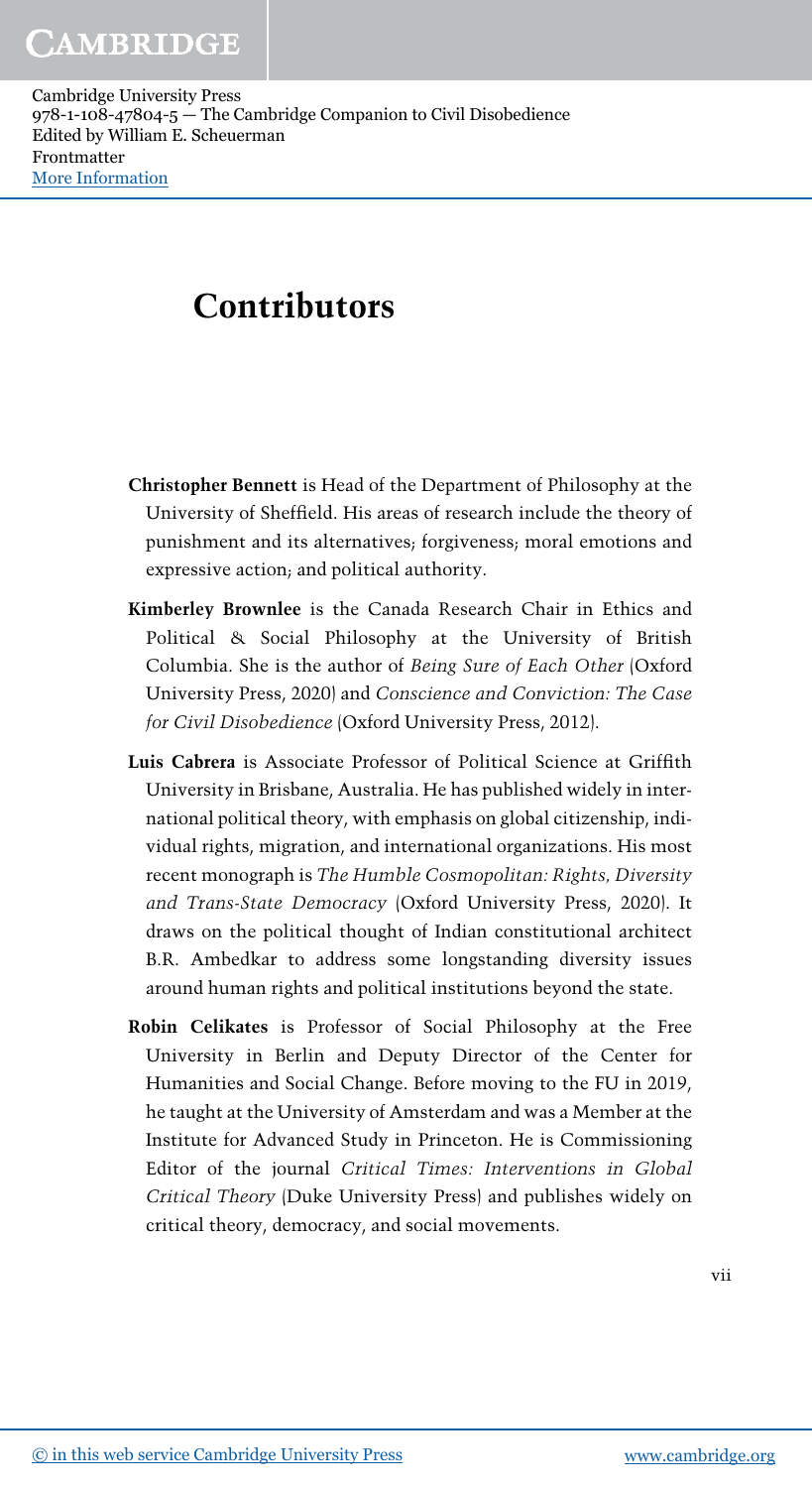#### viii list of contributors

- Maeve Cooke is a member of the Royal Irish Academy and is Full Professor in the School of Philosophy, University College Dublin. Her interests are in the area of critical social and political theory, with a focus on law, religion, autonomy, ideology, and power. She is the author of *Language and Reason* (MIT Press, 1994), *Re-Presenting the Good Society* (MIT, 2006), and many articles in major journals.
- Candice Delmas is Associate Professor of Philosophy and Political Science at Northeastern University, and the Associate Director of the Politics, Philosophy, and Economics Program. Her work in moral, social, political, and legal philosophy has appeared in many academic venues. She is the author of *A Duty to Resist: When Disobedience Should Be Uncivil* (Oxford University Press, 2018).
- Russell L. Hanson is Professor Emeritus of Political Science at Indiana University (Bloomington), where he has taught courses on urban politics, state politics, and the history of American political thought before retiring in 2017. During his long career at Indiana, he served as Executive Associate Dean and also Interim Dean of the College of Arts and Sciences, and later Department Chair. His principal publications are: *The Democratic Imagination: Conversations with Our Past* (Princeton University Press, 1985); *Political Innovation and Conceptual Change* (Cambridge University Press, 1989), coedited with Terence Ball and James Farr; *Governing Partners: State and Local Relations in the United States* (Routledge, 1989); and *Politics in the American States* (Congressional Quarterly Press, 4th ed., 2010), coedited with Virginia Gray.
- James D. Ingram teaches political theory at McMaster University. He is the author of *Radical Cosmopolitics: The Ethics and Politics of Democratic Universalism* (Columbia University Press) and coeditor of *Political Uses of Utopia: New Marxist, Anarchist, and Radical Democratic Perspectives* (Columbia University Press).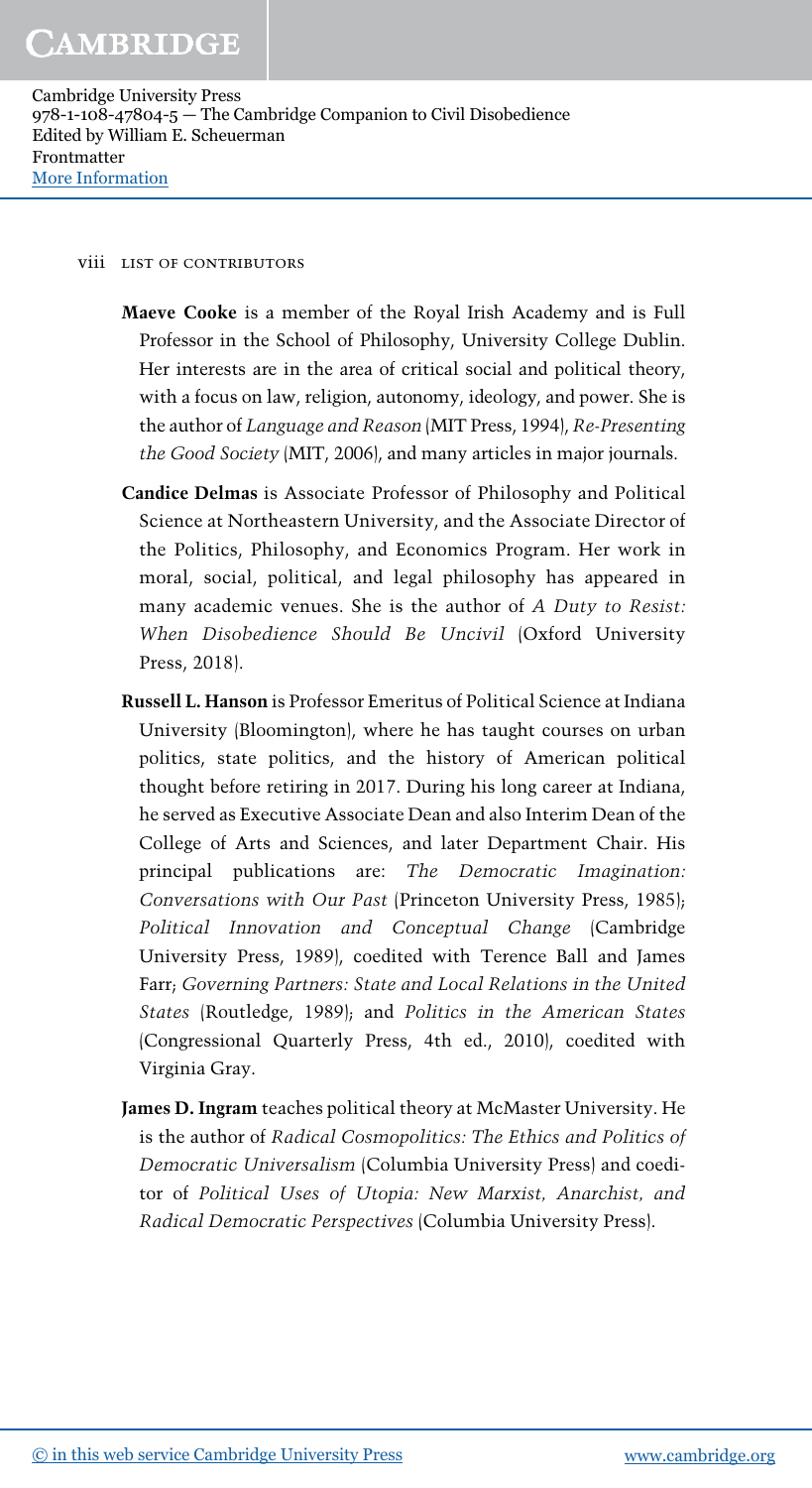list of contributors ix

- Alexander Kaufman is Professor of Political Theory at the University of Georgia. His research explores the relation of central values of the democratic political tradition to issues and controversies in contemporary politics including the justification of the welfare state; the nature of egalitarian justice; and the basis of democratic legitimacy. Kaufman's most recent book, *Rawls*'*s Egalitarianism* (Cambridge, 2018) provides a new interpretation and analysis of John Rawls's theory of distributive justice.
- David Lefkowitz is Professor of Philosophy and founding Coordinator of the Philosophy, Politics, Economics, and Law (PPEL) program at the University of Richmond. His research interests span three overlapping areas: the morality of obedience and disobedience to law; analytical and normative issues in international law; and the moral conduct of international affairs. Lefkowitz is the author of *Philosophy and International Law: A Critical Introduction* (Cambridge University Press, 2020), as well as a number of essays on civil disobedience published in journals including *Ethics*, *Criminal Law and Philosophy*, and *Res Publica*.
- Alexander Livingston is Associate Professor in the Department of Government at Cornell University. His interests include democratic theory, social movements, political violence and nonviolence, and religion and politics. He is the author of *Damn Great Empires! William James and the Politics of Pragmatism* (Oxford University Press, 2016) and editor of James Tully: To Think and Act Differently (Routledge, forthcoming)
- Erin R. Pineda is the author of *Seeing Like an Activist: Civil Disobedience and the Civil Rights Movement* (Oxford University Press, 2021). Her work has appeared in *History of the Present*, *Contemporary Political Theory*, and *European Journal of Political Theory*, as well as the *Boston Review*. She is Assistant Professor of Government at Smith College.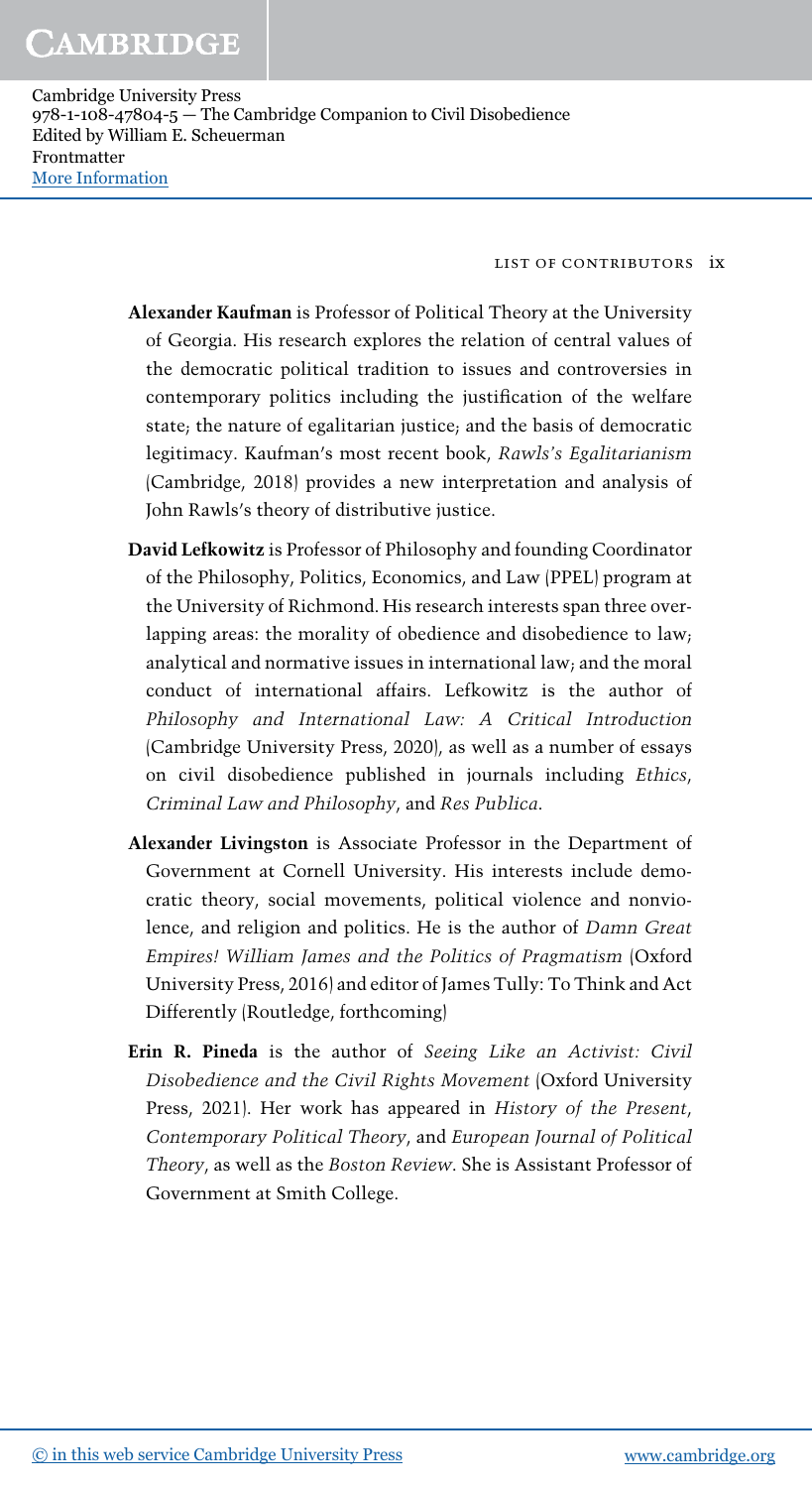#### x list of contributors

Andrew Sabl is Professor of Political Science at the University of Toronto. His research interests lie in democratic and liberal theory, political realism, and the history of political thought (especially David Hume and the Scottish Enlightenment). His most important publications include: *Ruling Passions: Political Of*fi*ces and Democratic Ethics* (Princeton University Press, 2002); *Hume*'*s Politics: Coordination and Crisis in the History of England* (Princeton University Press, 2012); and *Realism in Political Theory* (Routledge, 2018), coedited with Rahul Sagar. In addition, he has authored numerous articles and book chapters on subjects including realist political theory, toleration, political ethics, democratic theory, civil disobedience, and David Hume's political thought.

- William E. Scheuerman is James H. Rudy Professor of Political Science at Indiana University (Bloomington), where he has taught political theory since 2005. His most recent book is *Civil Disobedience* (Polity Press, 2018), which has also appeared in Spanish and Japanese translations. He is also the author of *Between the Norm and the Exception: The Frankfurt School and the Rule of Law* (MIT, 1994), which won two prestigious awards, as well as *Carl Schmitt: The End of Law* (Rowman & Littlefield, 1999; 2nd ed. 2019), *Liberal Democracy and the Social Acceleration of Time* (Johns Hopkins, 2004), *Frankfurt School Perspectives on Globalization, Democracy, and the Law* (Routledge 2008), *Hans J. Morgenthau: Realism and Beyond* (Polity Press, 2009), and *The Realist Case for Global Reform* (Polity Press, 2011). He has edited *The Rule of Law Under Siege* (California, 1996), *From Liberal Democracy to Fascism: Legal and Political Thought in the Weimar Republic* (Humanities Press, 2000) (with Peter Caldwell), and *High-Speed Society: Social Acceleration, Power, and Modernity* (Penn State, 2009) (with Hartmut Rosa).
- Kurt Schock is Professor of Sociology, Rutgers University, Newark. He is the author of *Unarmed Insurrections: People Power*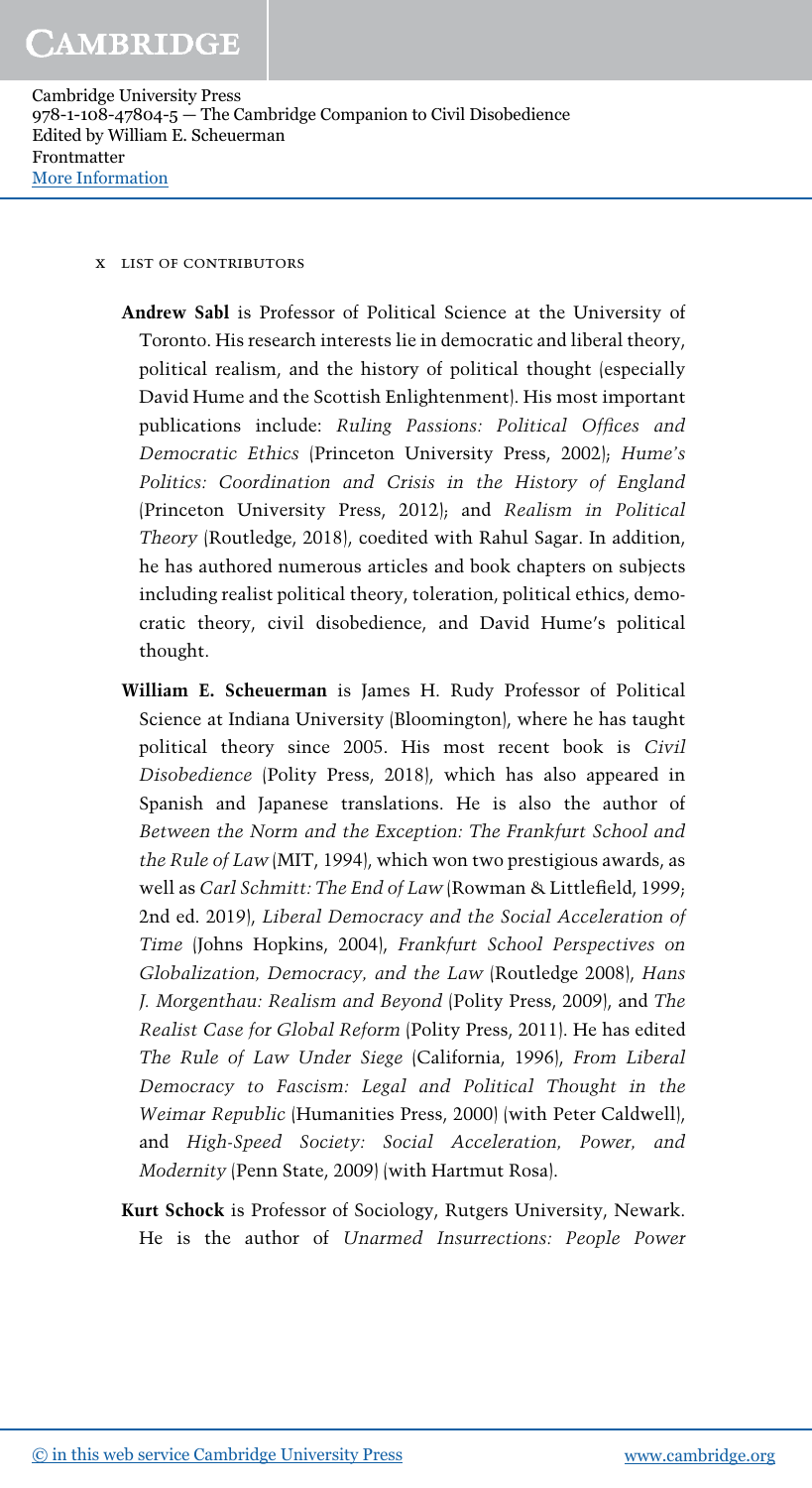list of contributors xi

*Movements in Nondemocracies* (University of Minnesota Press, 2005), which was awarded Best Book of the Year by the Comparative Democratization section of the American Political Science Association.

- William Smith is Associate Professor in Government and Public Administration at the Chinese University of Hong Kong. He works in the field of contemporary political theory, with a particular focus on civil disobedience, direct action, policing, deliberative democracy, and international political thought. He is author of *Civil Disobedience and Deliberative Democracy* (Routledge, 2013) and has published in a wide range of international journals.
- Theresa Züger is currently leading the AI & Society Lab at the Alexander von Humboldt Institute for Internet and Society in Berlin. Her research is focused on the question of how AI contributes to the public interest. Her dissertation was dedicated to bridging the analytic gap between activist practices of digital disobedience and political theories of civil disobedience. Previously, she oversaw the Third Engagement Report, a report on civic engagement for the German Federal Government that evaluated the role of digital transformation in civic engagement in Germany.